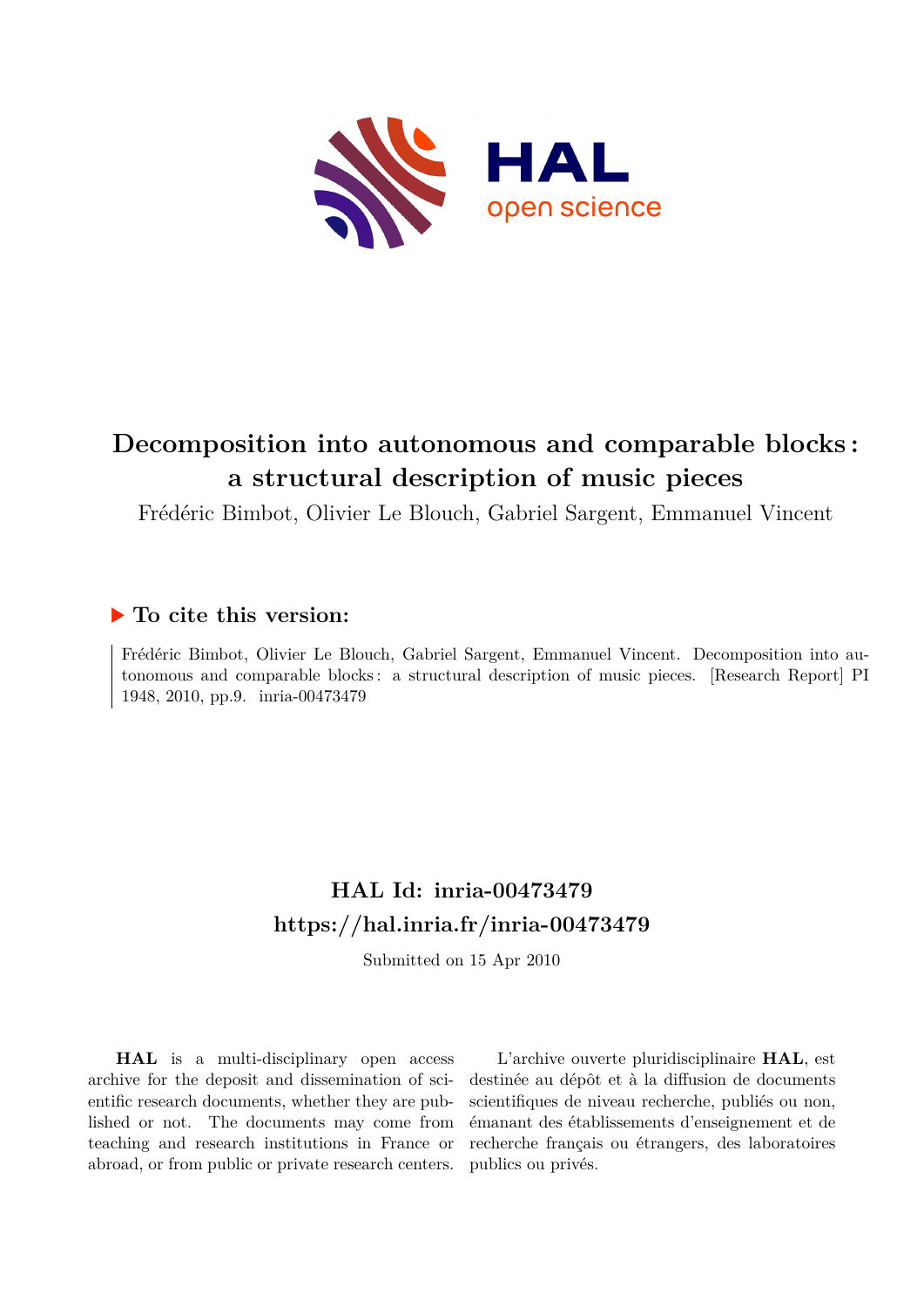Publications Internes de l'IRISA ISSN : 2102-6327 PI 1948 – Mars 2010



## DECOMPOSITION INTO AUTONOMOUS AND COMPARABLE BLOCKS : A STRUCTURAL DESCRIPTION OF MUSIC PIECES

Frédéric BIMBOT<sup>\*</sup>, Olivier LE BLOUCH<sup>\*\*</sup>, Gabriel SARGENT<sup>\*\*\*</sup>, Emmanuel VINCENT<sup>\*\*\*\*</sup>

Abstract: The structure of a music piece is a concept which is often referred to in various areas of music sciences and technologies, but for which there is not commonly agreed definition. This raises a methodological issue in MIR, when designing and evaluating automatic structure inference algorithms. It also strongly limits the possibility to produce consistent large-scale annotation datasets in a cooperative manner.

This article proposes an approach called decomposition into autonomous and comparable blocks, based on principles inspired from structuralism and generativism in Linguistics. It specifies a methodology for producing music structure annotation by human listeners based on simple criteria and resorting solely to the listening experience of the annotator.

We show on a development set that the proposed approach can provide a reasonable level of concordance across annotators and we are currently producing a set of annotations on the RWC database, which we intend to release to the scientific community, within the scope of MIREX.

Key-words: music structure, annotation, MIR

### DECOMPOSITION EN BLOCS AUTONOMES COMPARABLES : UNE DESCRIPTION STRUCTURELLE DES MORCEAUX DE MUSIQUE

Résumé : La structure d'un morceau de musique est un concept auquel il est fréquemment fait référence en musicologie et en informatique musicale, mais pour lequel il n'existe pas de définition communément admise. Ceci soulève un problème m´ethodologique dans le cadre de la recherche d'informations dans les contenus musicaux lorsque l'on souhaite concevoir et évaluer des algorithmes d'inférence automatique de la structure musicale. Ceci complique aussi la production à grande échelle d'annotations cohérentes réalisées par différents annotateurs.

Cet article présente une approche dite de décomposition en blocs autonomes comparables, fondée sur des principes inspirés du structuralisme et de la linguistique générative. Celle-ci fournit une méthodologie pour l'annotation manuelle de la structure musicale à partir de critères simples et basés essentiellement sur l'expérience musicale de l'annotateur.

On montre que l'approche proposée permet d'atteindre un niveau de concordance raisonnable entre les annotations produites par plusieurs annotateurs sur un même corpus de développement. Cette approche est actuellement utilisée pour produire un ensemble d'annotations de la base RWC, que l'on souhaite mettre à la disposition de la communauté scientifique dans le cadre de la campagne d'évaluation MIREX.

Mots clés : structure musicale, annotation, recherche d'informations dans les contenus musicaux

<sup>\*</sup> CNRS, IRISA (- UMR6074). frederic.bimbot@irisa.fr

<sup>\*\*</sup> INRIA, Centre INRIA Rennes - Bretagne Atlantique. olivier.le blouch@inria.fr

 $\hbox{``}{\vphantom{a}^*}^*$ Université de Rennes<br/>1, IRISA (- UMR6074). $gabriel.sargent@irisa.fr$ 

<sup>\*\*\*\*</sup> INRIA, Centre INRIA Rennes - Bretagne Atlantique. emmanuel.vincent@inria.fr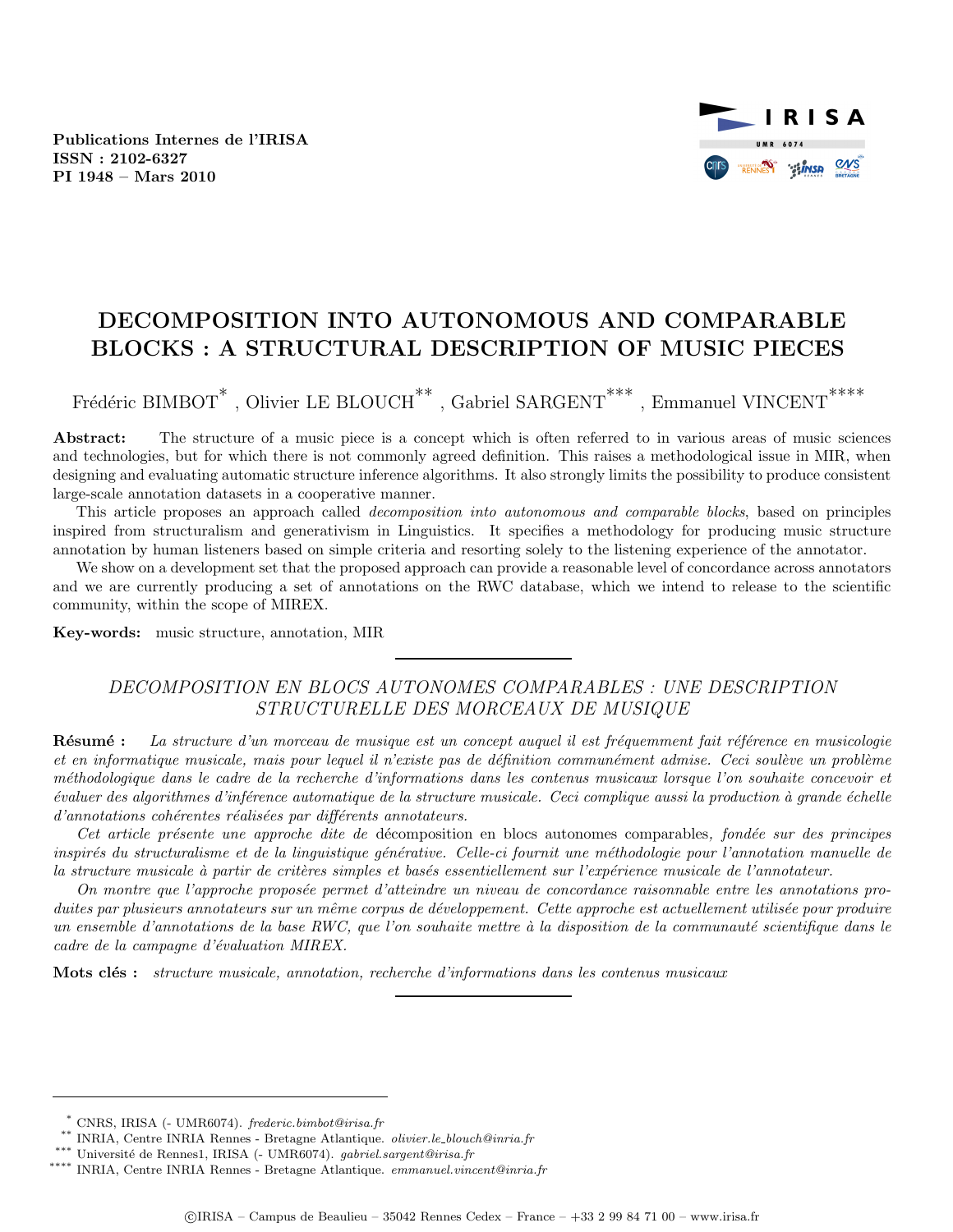## 1 INTRODUCTION

#### 1.1 Motivations

The automatic inference of musical structure is a research area of growing interest [1, 2, 3, 4, 5, 6], which is illustrated for instance by the creation in 2009 of a task called structural segmentation in the MIREX community [7], or the existence of a specific research topic called *music structuring and summarization* in the QUAERO project (started 2008) [8].

Inference of musical structure has multiple applications, such as fast browsing of musical contents, automatic music summarization, chorus detection, unsupervised mashups, music thumbnailing, etc... but also, more fundamentally, it offers great potential for improving the acoustic and musicological modeling of a piece of music with the help of structural information such as the relative position of events within structural elements or the exploitation of recurring similarities across them.

Musical structure deals with the description of the formal organization of music pieces. However, several conceptions of musical structure coexist and there is no widely accepted definition. This raises a methodological issue when the question arises of evaluating and comparing automatic algorithms on a common "ground-truth" (see, in particular [9]).

This article presents an attempt to provide an operational definition and to specify an annotation procedure for producing a structural description of music pieces that can be obtained quasi-univocally and in a reproducible way by several human annotators.

The concepts and the methodology proposed in this article are intended to be applied to what we will call *conventional* music, which covers a large proportion of current western popular music and also a large subset of classical music. However, we keep in mind that some other types of music (in particular, contemporaneous music) are much less suited to the proposed approach.

### 1.2 Objectives

The concepts and methodology presented in this work aim at specifying a process for annotating musical structure, with the following requirements :

- based on the *listening experience* of the annotator (and not on his/her musicological expertise)
- *unrelated* to any particular algorithm or application
- *independent* of any *musical role* assigned to structural elements
- reproducible across annotators
- applicable to a wide variety of music genres

At the current stage of our work, we have focused on the issue of locating structural elements ( $\approx$  segmentation) and we postpone to a later step the question of how to label these elements.

We first present, in section 2, the fundamentals of our approach, then we describe, in section 3, the proposed annotation process. We provide in section 4, an evaluation of the consistency of the methodology on a development set and we introduce to the MIR community a set of annotations on the RWC [10] data, based on the proposed approach.

### 1.3 Preliminary definitions

In the rest of this paper, we consider that a piece of music is characterized by 3 reference properties, which may be constant or vary over time :

- tonality/modality (reference key and scale)
- tempo (speed / pace of the piece)
- timbre (instrumentation / audio texture)

We also consider that a piece of music shows  $\lambda$  levels of temporal organization :

- rhythm (relative duration and accentuation of notes)
- harmony (chord progression)
- melody (pitch intervals between successive notes)
- lyrics (linguistic content)

These levels of description form 7 musical layers which we consider independently.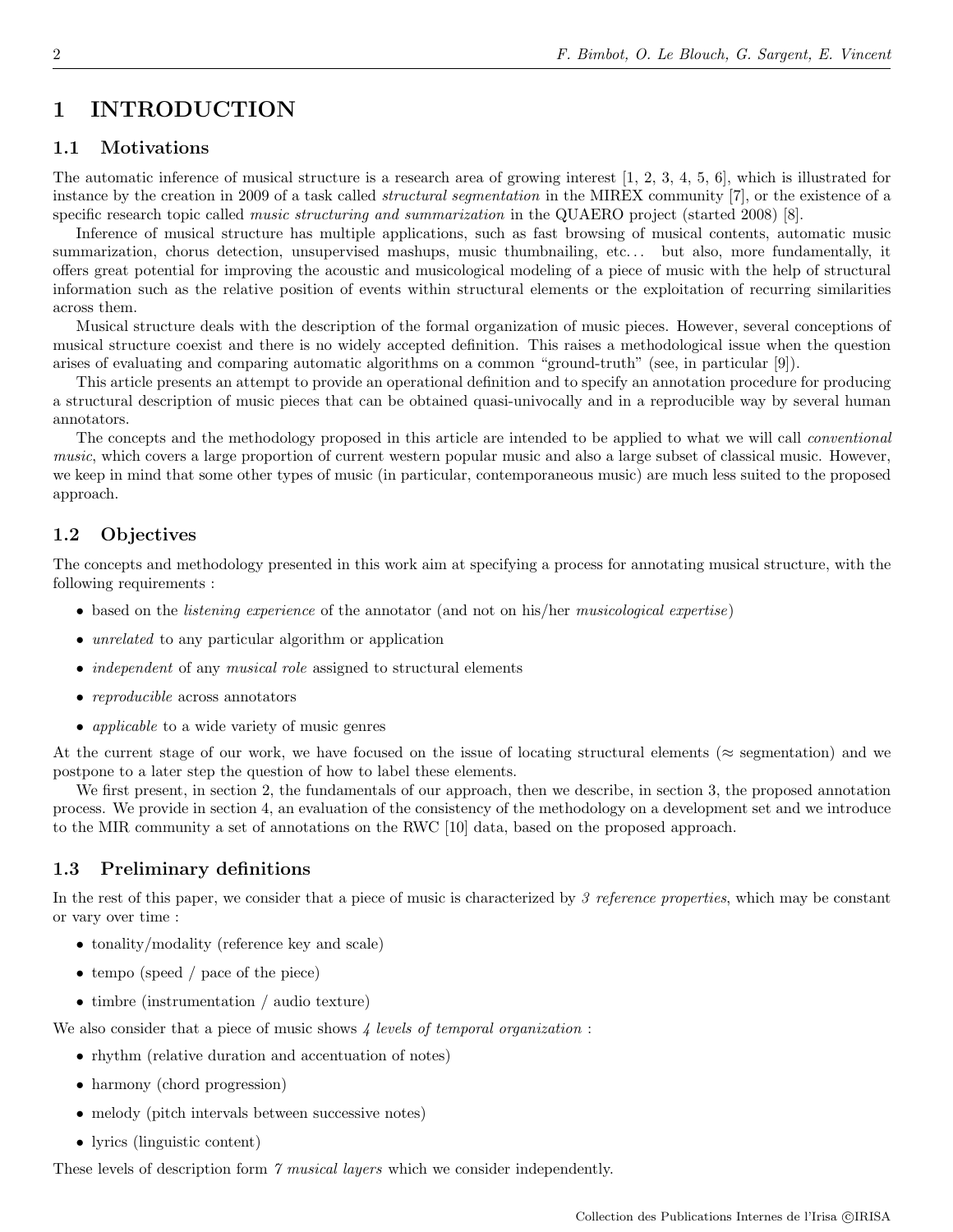## 2 FUNDAMENTALS

#### 2.1 Framework

The proposed approach relies on concepts inspired from *structuralism*, a school of thoughts initiated by Ferdinand de Saussure in the field of Linguistics [11] and later extended to other domains, in particular to some areas of music semiotics. Our approach also borrows ideas from generative theory by Lerdahl and Jackendoff [12].

In this context, we consider a music piece as the layout of a number of constitutive elements governed by a specific assembling process, called *syntagmatic process*. The constitutive elements are related to one another through *paradigmatic* relationships which manifest themselves as a set of equivalence classes (i.e. two elements belong to the same subset if and only if the relation holds between them). The entire scheme forms a *system* in the structuralist sense, namely an "entity of internal dependencies", according to Hjelmslev's definition [13].

The piece of music thus appears as a particular observation produced by this system and the problem of musical structure inference consists in determining the constitutive elements of the piece (i.e. *segmentation* task or, more generally speaking, decomposition) and to assign equivalence classes to each of them (*labelling* or tagging task).

As a consequence, specifying a type of musical structure requires the definition of :

- 1. the nature and properties of the constitutive elements
- 2. the assembling process used to combine them
- 3. the equivalence relation(s) that are referred to, so as to relate them to one another.

#### 2.2 Working assumptions

In the present work, the constitutive elements are assumed to be common to the 4 levels of temporal organization. They are limited in time and are assembled mainly by concatenation. They are called *blocks*.

A block is defined as an autonomous segment (see 3.2). It is specified by a starting instant, a duration and a size (the distinction between duration and size is also explicitted in 3.2). A block can be decomposed into a stem (which is itself autonomous) and one or several affixes.

Several equivalence relations can be considered and combined to qualify *comparability* between blocks, in particular : isometry (same size), interchangeability (possibility to swap), similarity in a given layer or combination of layers, etc. . .

Thus, we approach music structure description as the process of decomposing the music piece into autonomous and comparable blocks. Blocks share similarities with musical phrases but are not strictly identifiable to them. The concept of blocks also has some connections with the notion of grouping structure as developed in [12].

## 3 SPECIFICATIONS

In this section, we introduce a number of criteria which are used to specify as univocally as possible the structural decomposition of a music piece. We attempt to formulate these criteria without resorting to absolute acoustic properties of the musical segments nor to their musical role in the piece (chorus, verse, etc. . . ), so as to remain as independent as possible from musical genre.

#### 3.1 Musical consistency

For specifying further the decomposition process, we resort to several simple transformations, such as the suppression, the insertion or the substitution of musical segments within the music piece and we consider the musical consistency of the result, with respect to the various layers defined in section 1.3.

The concept of musical consistency is somehow tricky to define : for instance, musical consistency of the transformed piece can be considered to be preserved as long as the transformation does not create any morphological singularity nor any syntagmatic disruption with respect to the original piece : in other words, the result of the transformation is valid provided that a similar passage is found somewhere else in the piece, or *could be* found without creating any feeling of heterogeneity with the rest of the piece.

Clearly, this definition is partly subjective but, in the lack of a more accurate formulation (which remains to be found), it provides human listeners with criterion for deciding whether they should consider that the result of a transformation is admissible or not.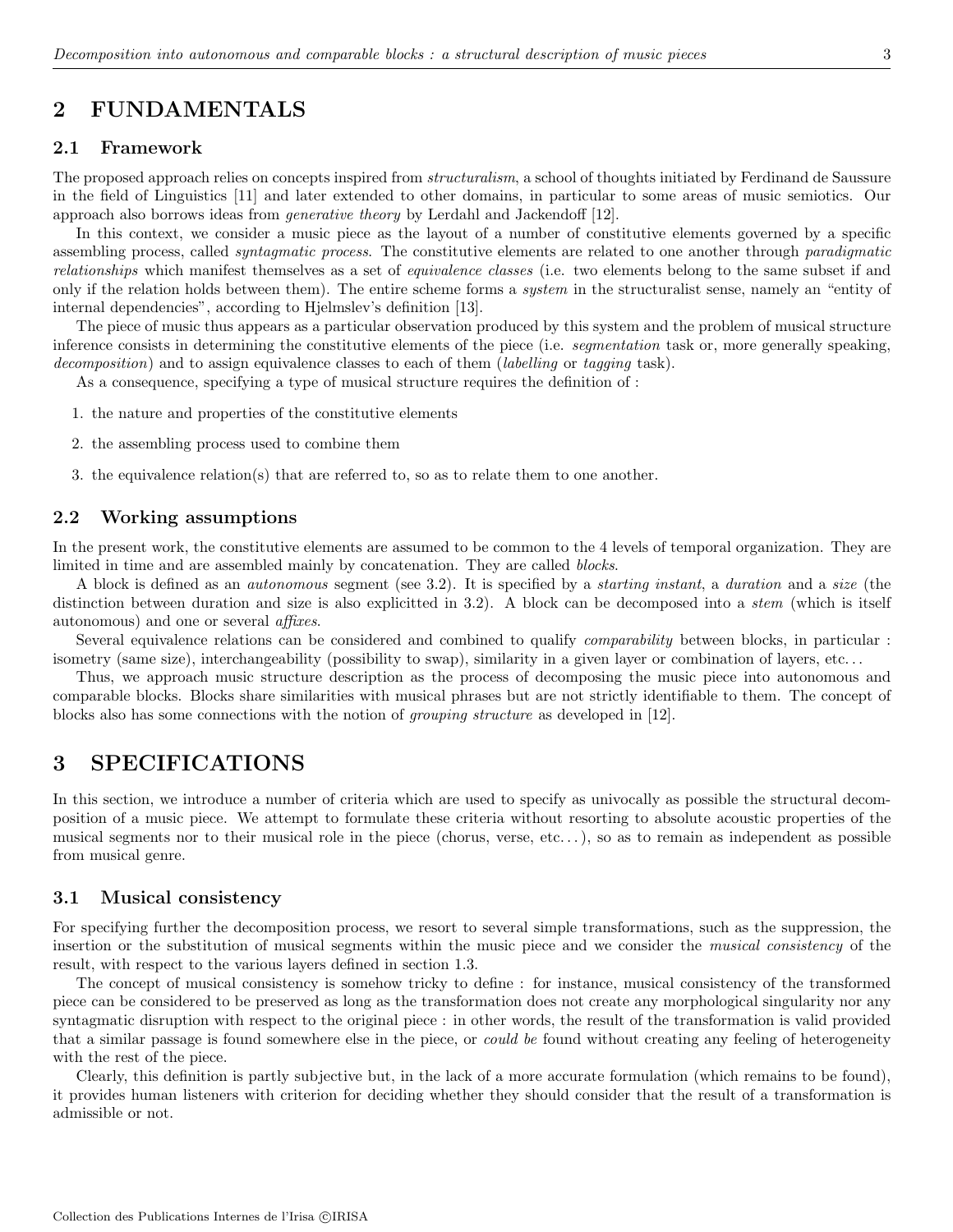#### 3.2 Properties of blocks

A block is defined as a musical segment which is autonomous, i.e. which fulfils one of the two following properties : either it is *independent* (i.e. it is perceived as self-sufficient when played on its own) or it is *iterable* (it can be looped and the result is musically consistent).

Moreover, blocks within a musical piece have the property of being *suppressible*, i.e. they can be removed from the piece without altering its musical consistency. This test is used to identify the most likely block boundaries. However, suppressibility is a necessary but not a sufficient condition to qualify a block.

It is also worth noting that blocks are not necessarily homogeneous : reference properties may evolve within a block (change of tonality, tempo modifications, appearance/ disappearance of instruments or voice).

The *size* of a musical block is expressed as the number of times a listener would snap his fingers to accompany the music, at a rate which is as close as possible to 1 bps (beat per second). Conventionally, block boundaries are synchronized with the first beat of a bar. Occasionally, unusual situations may arise, such as blocks having a fractional size or for which the listener is unable to decide what the size is.

Blocks can contain affixes, i.e. portions which can be suppressed, yielding a reduced block which remains musically consistent with the rest of the piece. The various types of affixes are : prefixes, suffixes and infixes (the latter can be non-connex). A block can therefore be described as a *stem* combined with zero, one or several affixes. In general, affixes are short and not autonomous.

#### 3.3 Equivalence relations and comparability

Several paradigmatic relationships between blocks can be considered :

- *isometry* : blocks of the same size (absolute isometry) or blocks reducible to stems of the same size (stem isometry).
- *interchangeability* : blocks that can be swapped within a music piece without altering its musical consistency.
- similarity : blocks sharing similarities across most of their musical layers (over the whole blocks or over their stems only).
- *isomorphy* : blocks that can be obtained from each other by a transformation of their reference properties.

As mentioned earlier, these equivalence relations are resorted to in order to determine on what basis blocks are judged comparable with one another.

#### 3.4 Structural pulsation and regularity

To specify further the decomposition into blocks, it is hypothesized that the structure of (most) music pieces is rather cyclic and therefore follows some form of regularity characterized by a small set of distinct block sizes.

- We thus suppose that the music piece is built upon *structural pulsation periods* which take, in order of preference :
- One value *(type I)*
- Two values  $(type II)$
- A limited set of values observed in a quasi-regular sequence, called *structural pattern (type III)*
- A limited set of values, showing no structural pattern  $(type\ IV)$
- A large variety of distinct values  $(type V)$

We also designate as type  $\theta$  (or undeterminable) a piece for which it turns out to be impossible (for the listener) to locate clear boundaries of autonomous segments. Blocks whose size complies with one value of the structural pulsation periods are called regular blocks.

The regularity property induces decompositions which tend to yield comparable blocks within a given piece.

Figure 1 depicts a block-wise structural decomposition in the case of a type I structure (top) and illustrates several configurations of non-regular blocks (bottom) and their corresponding notations :

- Truncated block : block resulting from the suppression of a fragment inside a regular block
- Extended block : block obtained by the insertion of an affix into a regular block
- Bridging block : irregular block, usually of a smaller size, and which is often isolated at the beginning of the piece, at the end or in-between regular parts.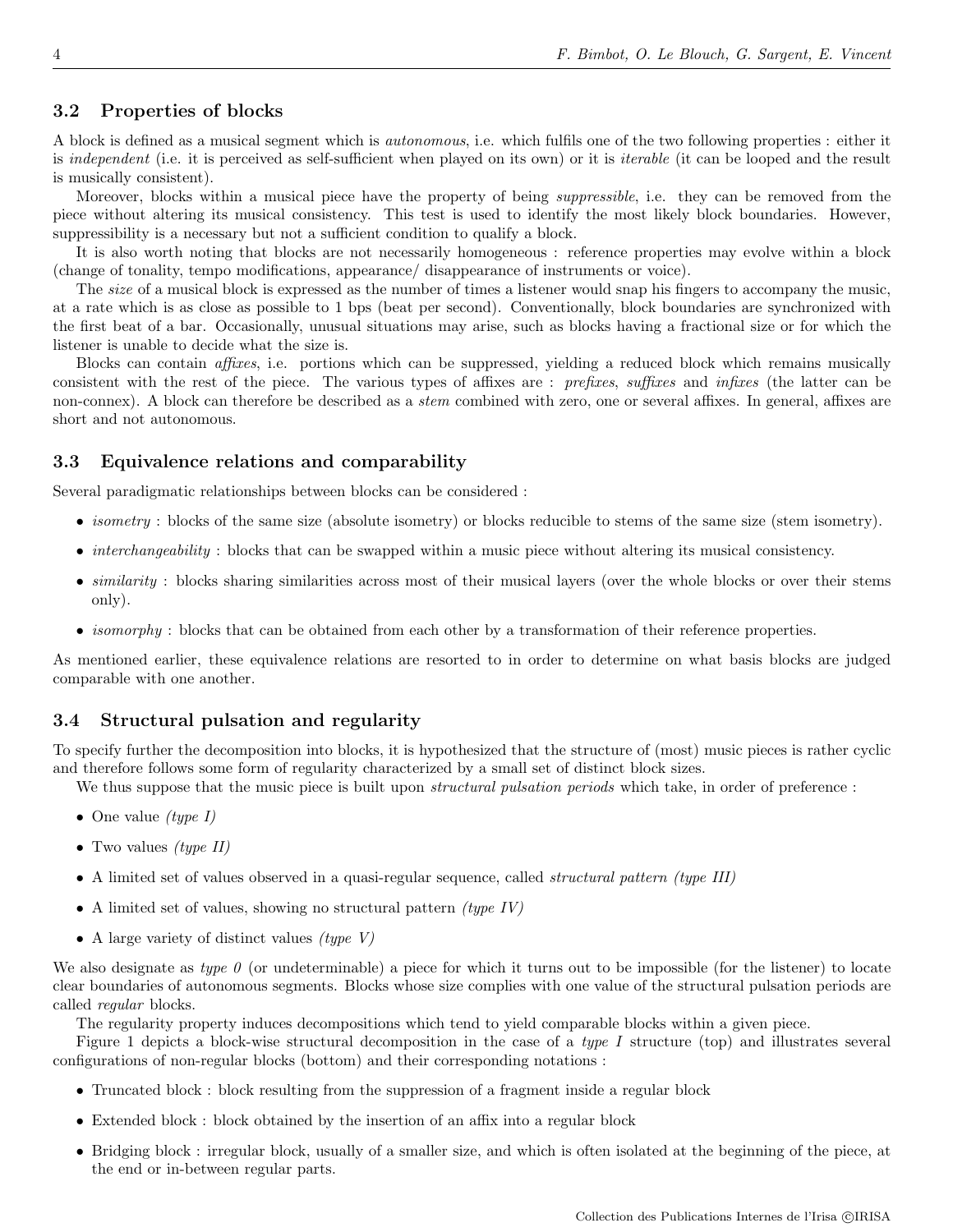• Tiling : partially overlapping blocks (on all levels of organization simultaneously), as is the case for instance in canon singing or fugue-like compositions.

#### 3.5 PIC minimization and target duration

The various properties introduced in the previous paragraphs still do not necessarily elicit a unique structural decomposition. Several possibilities may remain, generally based on structural pulsation periods which are multiples or sub-multiples of each other.

These situations can be decided between by specifying a target duration for regular blocks, the value of which we derive from the minimization of the predominant informative context.

Figure 2 illustrates a structural decomposition as a paradigmatic representation showing the correspondence between homologous parts across distinct blocks.

If this decomposition is exploited to predict the musical properties of the music piece on a short time interval, the most relevant portions of the piece for this purpose are, on the one hand, the neighboring portions belonging to the same block (horizontally) and the homologous portions across the other blocks (vertically).

This is what we call predominant informative context (or PIC). It is distinct for each small portion of the music piece and it is solely determined by the structure. It constitutes the predominant source of information within the entity of internal dependencies mentioned in section 2.1.

If the total length of the music piece is equal to  $N$  and if the typical block length is equal to  $n$ , then, the number of blocks in the piece is in the order of  $N/n$  and the total coverage of the PIC is given by :

$$
C = n + (N/n) - 2 \tag{1}
$$

which is minimal when  $n =$ √  $N$  .

On the basis of music pieces with a typical length of 4 minutes (i.e.  $N = 240$  seconds), the value of n which minimizes C is approximately equal 15.5 seconds.

In the present work, we retain the value of 15 s as the *target duration* for blocks, which leads to the following additional criterion : at least one of the structural pulsation periods must have a duration as close as possible to 15 s, on a logarithmic scale. This criterion tends to provide structural decompositions which result from a balanced contribution of the paradigmatic and syntagmatic axes.

More generally speaking a relative weight  $\lambda$  can be applied to the two terms in equation (1), leading to a PIC function which writes :

$$
C(\lambda) = n + \lambda(N/n) - (\lambda + 1)
$$
\n<sup>(2)</sup>

and whose minimization (in  $n$ ) induces decompositions based on an adjustable balance between the syntagmatic and the paradigmatic axes.

The constraint resulting from a target duration criterion enables the disambiguation of situations such as several identical medium-size segments in sequence and it provides blocks which are more adapted to comparisons *across* music pieces.

#### 3.6 Subsidiary criteria

In some residual situations, several competing decompositions may locally be compatible with a given structural pulsation period while fulfilling satisfactorily all other criteria. For instance, sequences of an odd number of suppressible segments which have a size equal to half of the structural pulsation period.

In these circumstances, the following subsidiary criteria are considered :

- group preferably in a same block short neighboring segments of this passage which are most similar

- favor decompositions that yield the largest possible number of blocks which are interchangeable with other blocks outside this passage.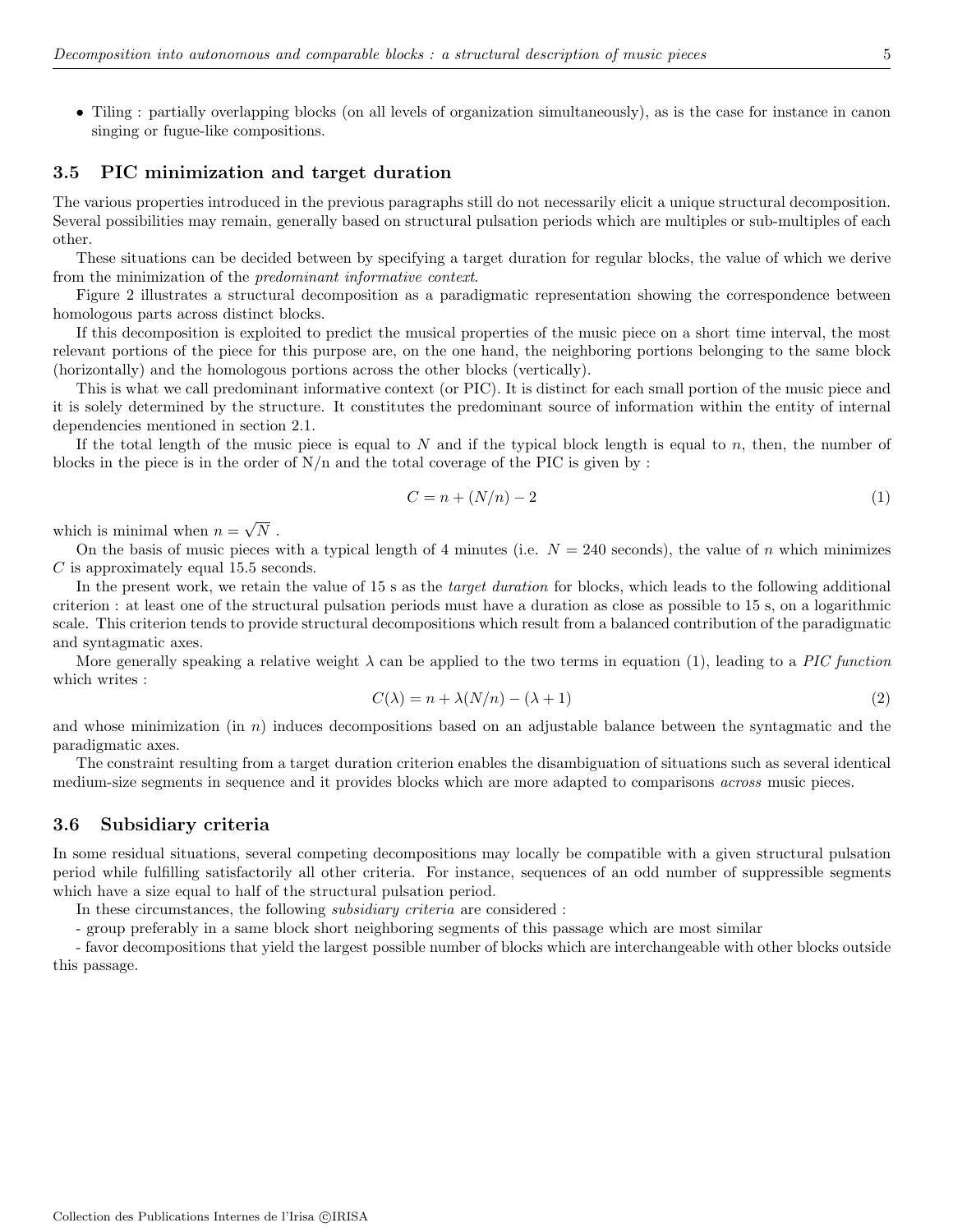#### 3.7 Procedure (summary)

The box hereafter summarizes the annotation procedure resulting from the criteria presented above.

- 1) Identify a plausible value n (or set of values  $n_i$ ) for the structural pulsation period(s), from the parts of the piece which are structured with strong regularity. Choose in priority values as close as possible to the target duration.
- 2) Locate suppressible blocks of size n, whether they are regular or can be derived straightforwardly from regular blocks. Also search for tiling at this stage.
- 3) Continue the decomposition by resorting to less regular (suppressible) blocks considering in priority block sizes that are sub-multiple of n.
- 4) Assess the regularity of the decomposition, and find out to which type (0, I, II, III, IV or V) the decomposition tends to belong. The local structure around the beginning and the end of the piece should be given a lower importance and so should it be for affixes.
- 5) Consider other options for the value(s) of the structural pulsation period(s) and find out whether they would lead to a simpler decomposition.
- 6) Refine the decomposition by resolving remaining ambiguities with the help of the subsidiary criteria.

Once the process finalized, the annotator fills up a short report summing up the type of structure, the degree of difficulty, the level of confidence and any relevant information pertaining to the annotation of that piece.

## 4 EVALUATION AND DISSEMINATION

#### 4.1 Evaluation protocol

In order to validate the annotation procedure proposed in this paper, we have measured the concordance between several annotators on a same annotation task.

Four annotators are provided with a set of 20 songs in their audio version (development set), the list of which was determined by IRCAM, in the context of task 6.5 of the QUAERO Project (Table 2).

The concordance between annotators is evaluated by taking them pair-wise and computing for each piece the F-measure between their annotations (with a tolerance of  $\pm 0.75$  s between segment boundaries) and averaging the F-measure over all 20 pieces.

Among the four annotators, none is a musicologist nor a professional musician. However, it is important to mention that they are the 4 co-authors of this paper, which may induce some methodological bias, which needs to be taken into account in interpreting the experimental results.

Scores presented in Table 1 correspond to what we call pre-final concordance between annotators, i.e. results of a round of annotation carried out after the annotation procedure was specified in its main lines, but before the subsidiary criteria of section 3.6 were introduced.

Figure 3 details the distribution of concordance scores across pieces. The median score is 95.8% and 2 pieces are responsible for almost 4% absolute error rate.

The subsidiary criteria were added in a last stage to resolve most of the residual ambiguities and a consensual annotation was produced for 19 of the 20 pieces, while the  $20^{th}$  piece (#11 in Table 2) was considered as type 0 (i.e. impossibility to define reliable block boundaries).

#### 4.2 Dissemination

At the time of writing this article, we have undertaken the annotation the RWC database [10] using the methodology presented in this paper, and we aim at making it available shortly to the MIR community.

A first round of annotation is focused on the Popular Music dataset (100 songs), and a second round will deal with the Music Genre dataset (100 songs).

These data are being processed in the following way : given 3 annotators  $A_1$ ,  $A_2$  and  $A_3$ , annotator  $A_i$  is in charge of producing an initial annotation,  $A_j$  to control it and  $A_k$  to arbitrate when  $A_i$  and  $A_j$  disagree. Roles are swapped so that 6 subsets of the data sets are processed by the  $6$  distinct combinations of i, j and k.

These annotations are planned to be ready in May 2010 (for the Pop set) and in July 2010 (for the Genre set). We will propose them to the MIREX 2010 community, for the structural segmentation task.

Once this annotation completed, this section will provide a brief statistical analysis of the annotated databases in terms of block size, duration, distribution of structural types across the pieces, typology of divergences across annotators, etc. . .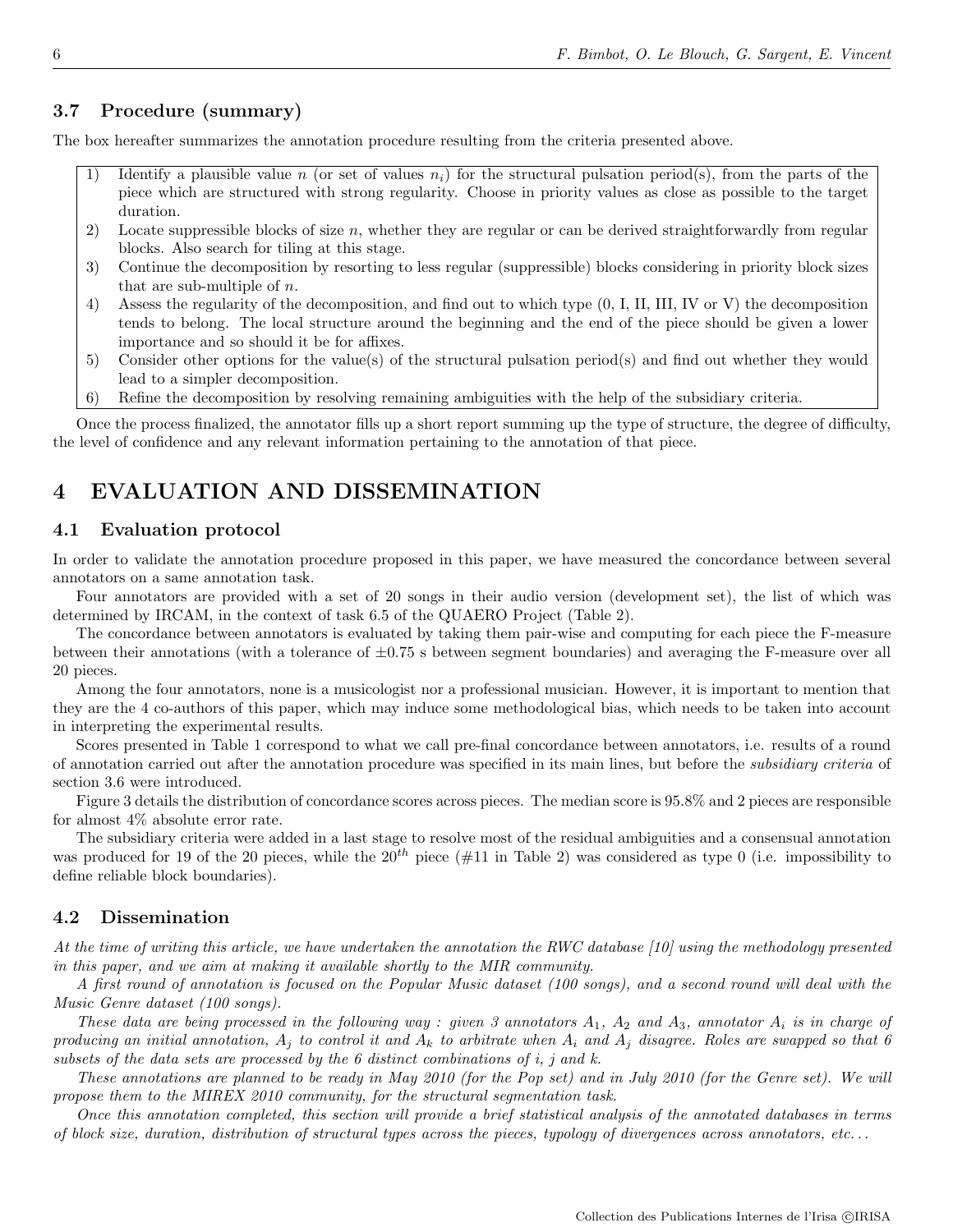| Annotateur |      |      |      |      |
|------------|------|------|------|------|
|            |      | 88.9 | 95.7 | 92.9 |
|            | 88.9 |      | 88.7 | 88.7 |
|            | 95.7 | 88.7 |      | 92.8 |
|            | 92.9 | 88.7 | 92.8 |      |

Table 1: Pre-final concordance between annotators evaluated as the F-measure (%) between annotations averaged over 20 pieces of music. The mean value is 91.3%.

### 5 CONCLUSIONS

In this paper, we have specified and described thoroughly a consistent procedure for the description and the manual annotation of music structure, which is usable by non-expert human listeners, without resorting to external acoustic properties, nor to the analysis of the musical role of the constitutive elements. Our approach does not refer either to a particular family of automatic algorithms.

We are now working on the definition of a procedure for assigning labels to the structural blocks, so as to account for similarities between them. More specifically, we currently investigate an approach based on distinct sets of labels for each layer, yielding a multi-dimensional description of the internal similarities within the music piece.

## References

- [1] Peeters, G. "Deriving Musical Structures from Signal Analysis for Music Audio Summary Generation: Sequence and State Approach", in Lecture Notes in Computer Science, Springer- Verlag, 2004.
- [2] Abdallah, S. Noland, K., Sandler, M., Casey, M., and Rhodes, C. "Theory and evaluation of a Bayesian music structure extractor", in Proc. ISMIR, London, UK, 2005.
- [3] Goto, M. "A Chorus Section Detection Method for Musical Audio Signals and Its Application to a Music Listening Station", IEEE Transactions on Audio, Speech, and Language Processing, 2006.
- [4] Paulus, J. and Klapuri, A. "Music structure analysis by finding repeated parts", in Proc. AMCMM, Santa Barbara, California, USA, 2006.
- [5] Peeters, G. "Sequence Representation of Music Structure Using Higher-Order Similarity Matrix and Maximum- Likelihood Approach", in Proc. ISMIR, Vienna, Austria, 2007.
- [6] Levy, M., Sandler, M. "Structural Segmentation of musical audio by constrained clustering", IEEE Transactions on Audio, Speech and Language Processing, 2008.
- [7] MIREX 2009 : http://www.music-ir.org/mirex/2009
- [8] QUAERO Project : http://www.quaero.org
- [9] Geoffroy Peeters and Emmanuel Deruty : Is Music Structure Annotation Multi-Dimensional ? A Proposal For Robust Local Music Annotation. LSAS, Graz (Austria) 2009.
- [10] RWC : http://staff.aist.go.jp/m.goto/RWC-MDB
- [11] F. de Saussure : Cours de Linguistique Gnrale. 1916.
- [12] Fred Lerdahl & Ray Jackendoff : A Generative Theory of Tonal Music, MIT Press, 1983, reprinted 1996.
- [13] Louis Hjelmslev : Essays in Linguistics (1959).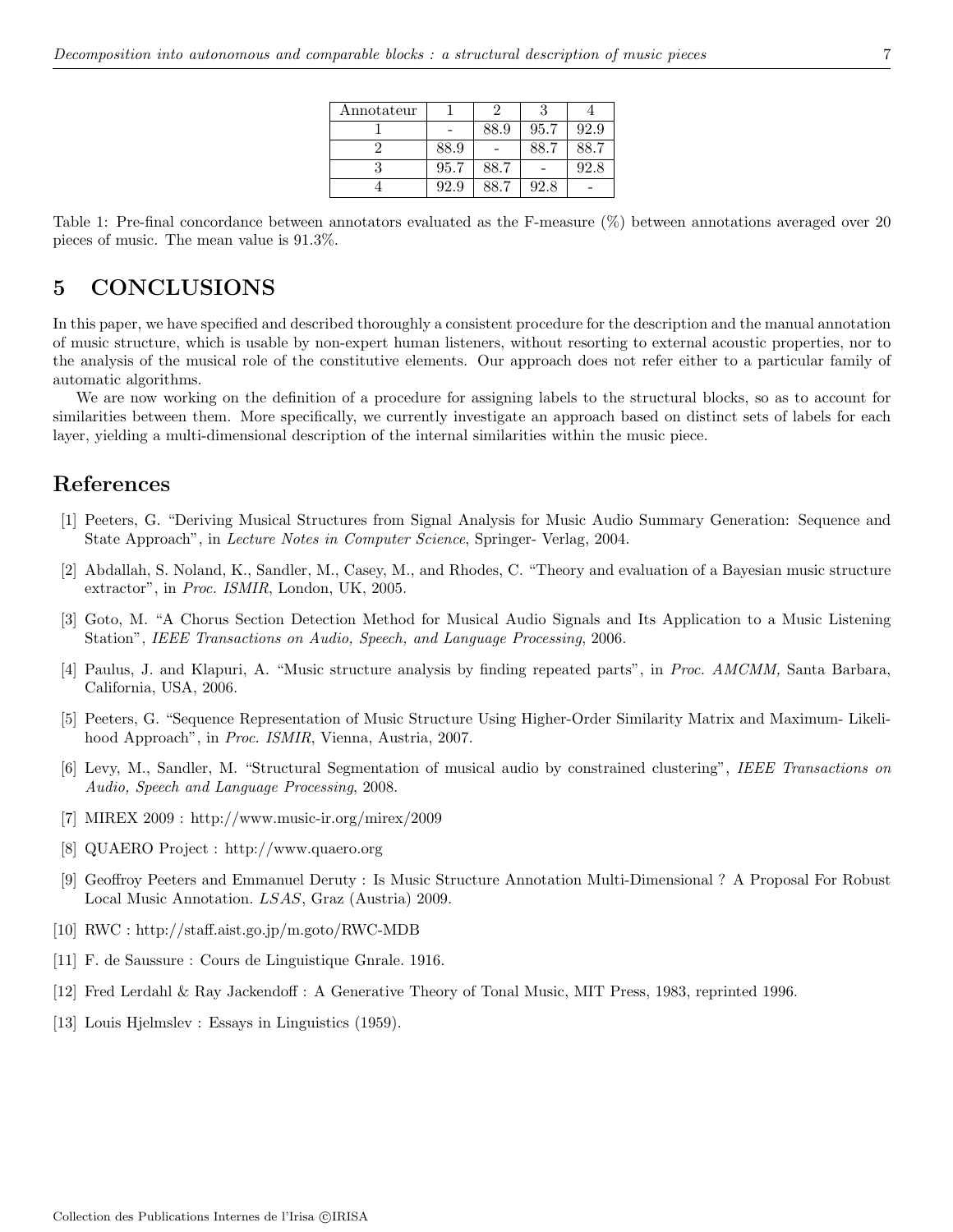

Regular decomposition based on a structural pulsation period of n

Figure 1: Decomposition into structural blocks (syntagmatic point of view) showing various configurations of irregular blocks.



Paradigmatic representation of structural blocks

Any small portion (in black) shows privileged internal dependencies with the gray parts in the piece: on the one hand, other portions of the same structural block (horizontally) and on the other hand, homologous portions in the other blocks (vertically). These define the PIC (Predominant Informative Context).

Figure 2: Decomposition into structural blocks (paradigmatic point of view) and visualization of the Predominant Informative Context (PIC).